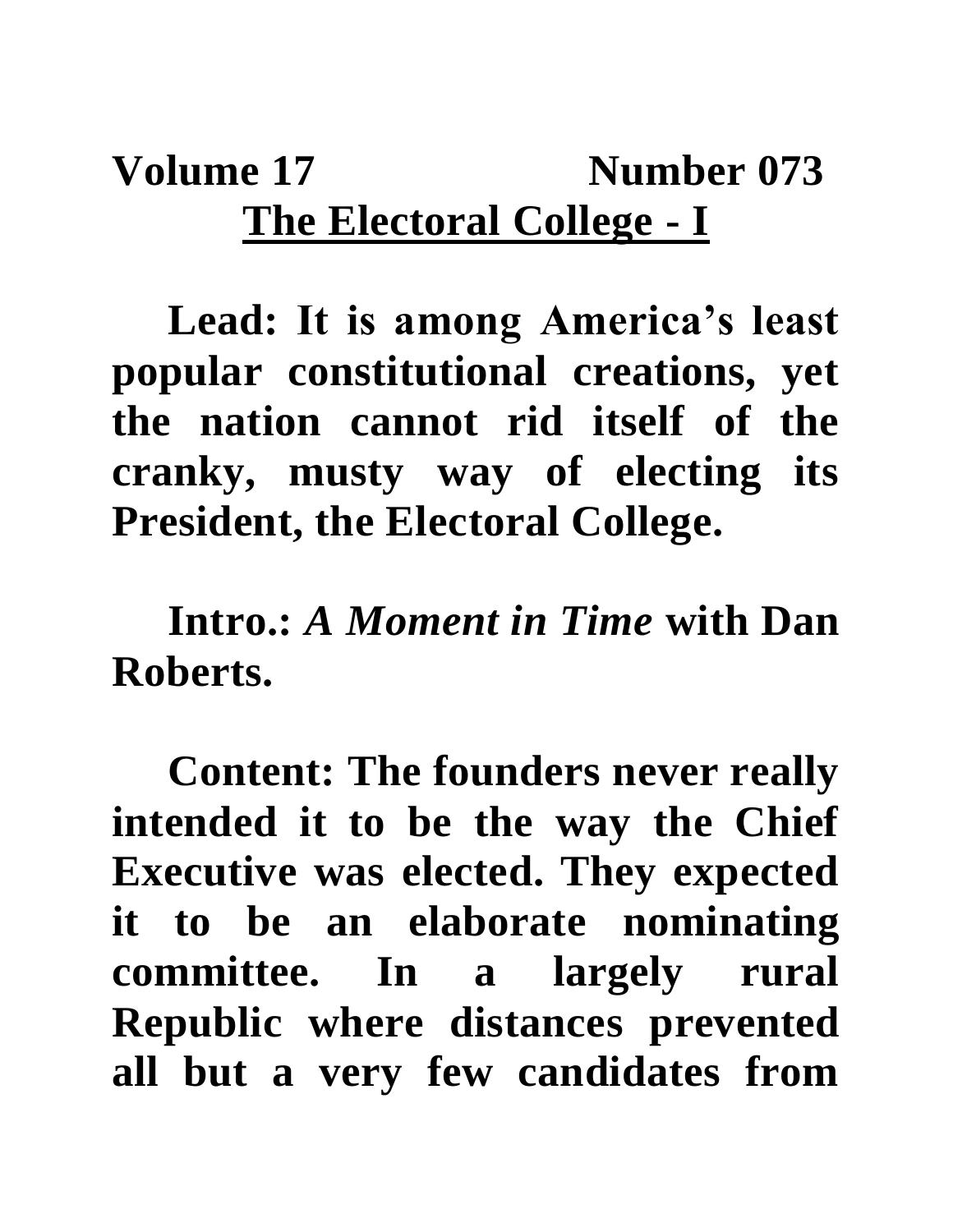**attaining true national stature, the College would elevate several. They would then be referred to the House of Representatives which would choose the President and Vice-President. After the unanimity of the two elections of George Washington, however, the election of the President degenerated into a series of closely contended cat fights highlighted by the growth of what the founders said they hated most, factions and political parties.**

**The College has been the malevolent culprit in not a few elections over the years. Multi-party election messes occurred in 1912 and 1968, contested results such as the Hayes-Tilden disaster in 1876 and**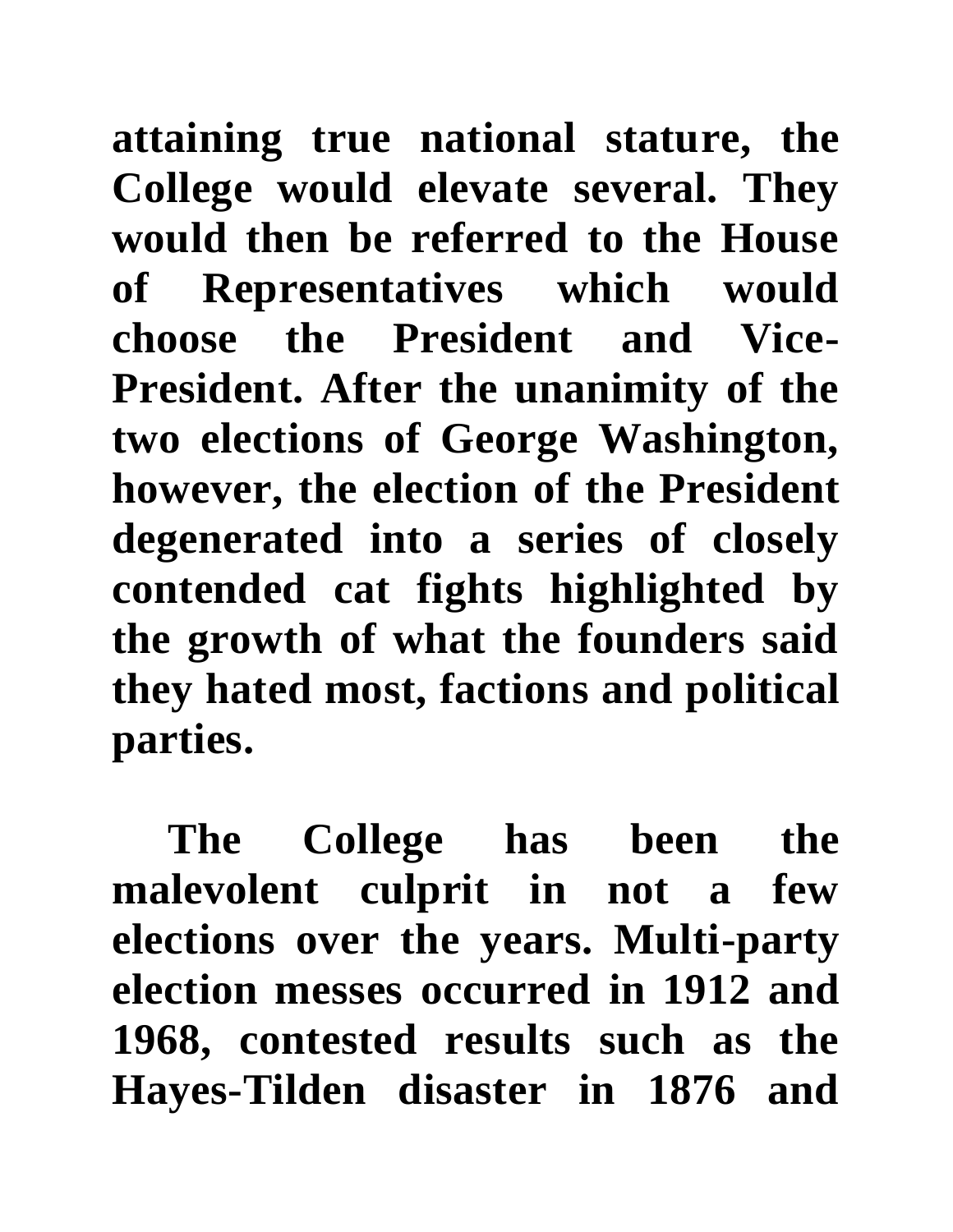**Bush vs. Gore in 2000 set voters teeth on edge. Minority Presidents rode to power in 1824, 1860, 1912 and 2000, and the danger of traitorous electors who threatened to abandon their candidates in 1948 and 1960 gave too much to power to an unregulated honor system.**

**Over the years reformers have come up with three basic proposals: a national popular vote, election of electors by congressional district with perhaps the state-wide winner getting a couple of bonus electors and proportional representation with each candidate getting the percentage of electoral votes that closely matches his or her state-wide vote total. All have their supporters and none has a**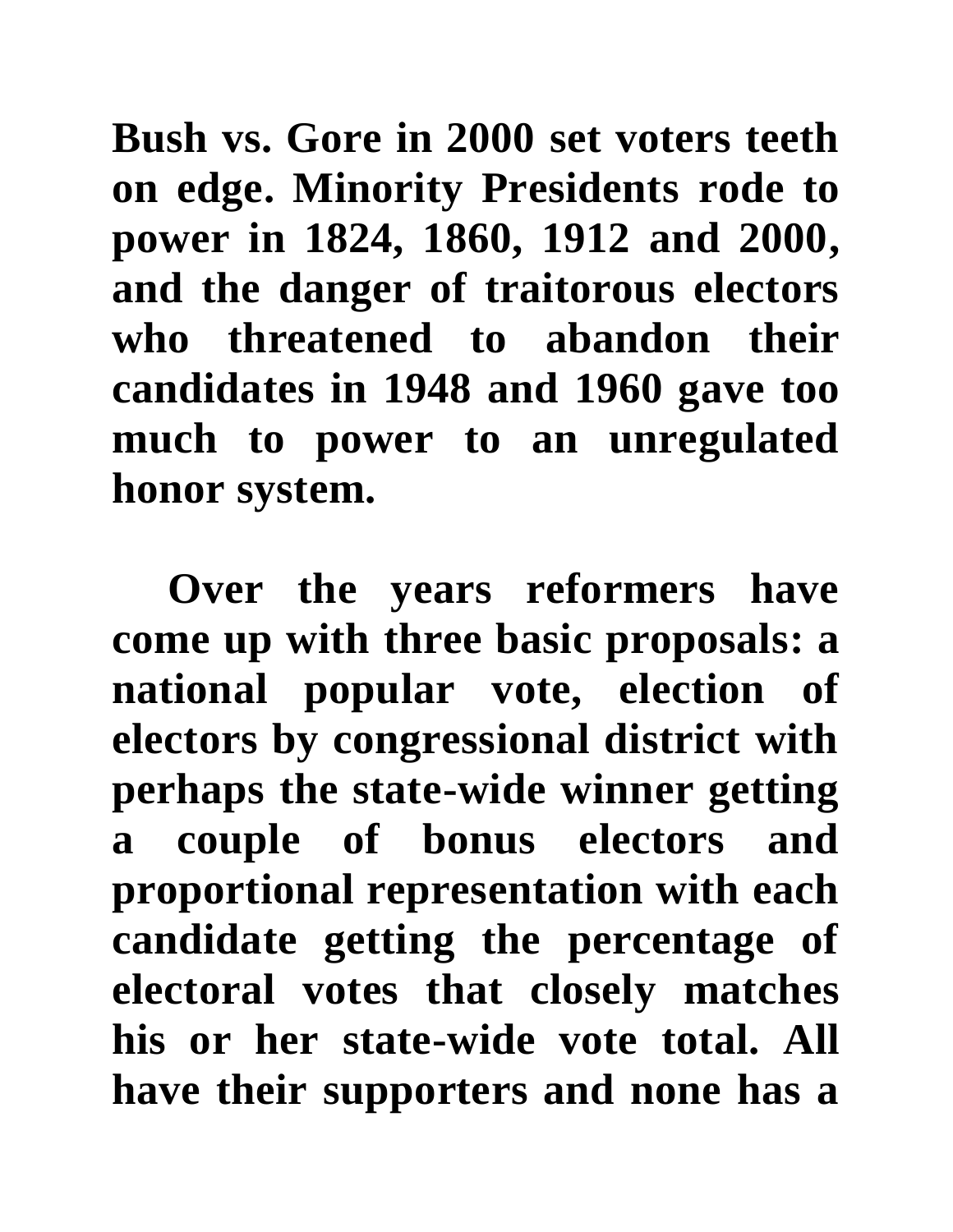**ghost of a chance of being adopted. For all the grumbling Americans have grown accustomed to their unpopular system and would be reluctant to give up the devil you know for the one you really don't know. Next time: saying a good word or two about the Electoral College.**

**From Richmond, Virginia this is Dan Roberts.**